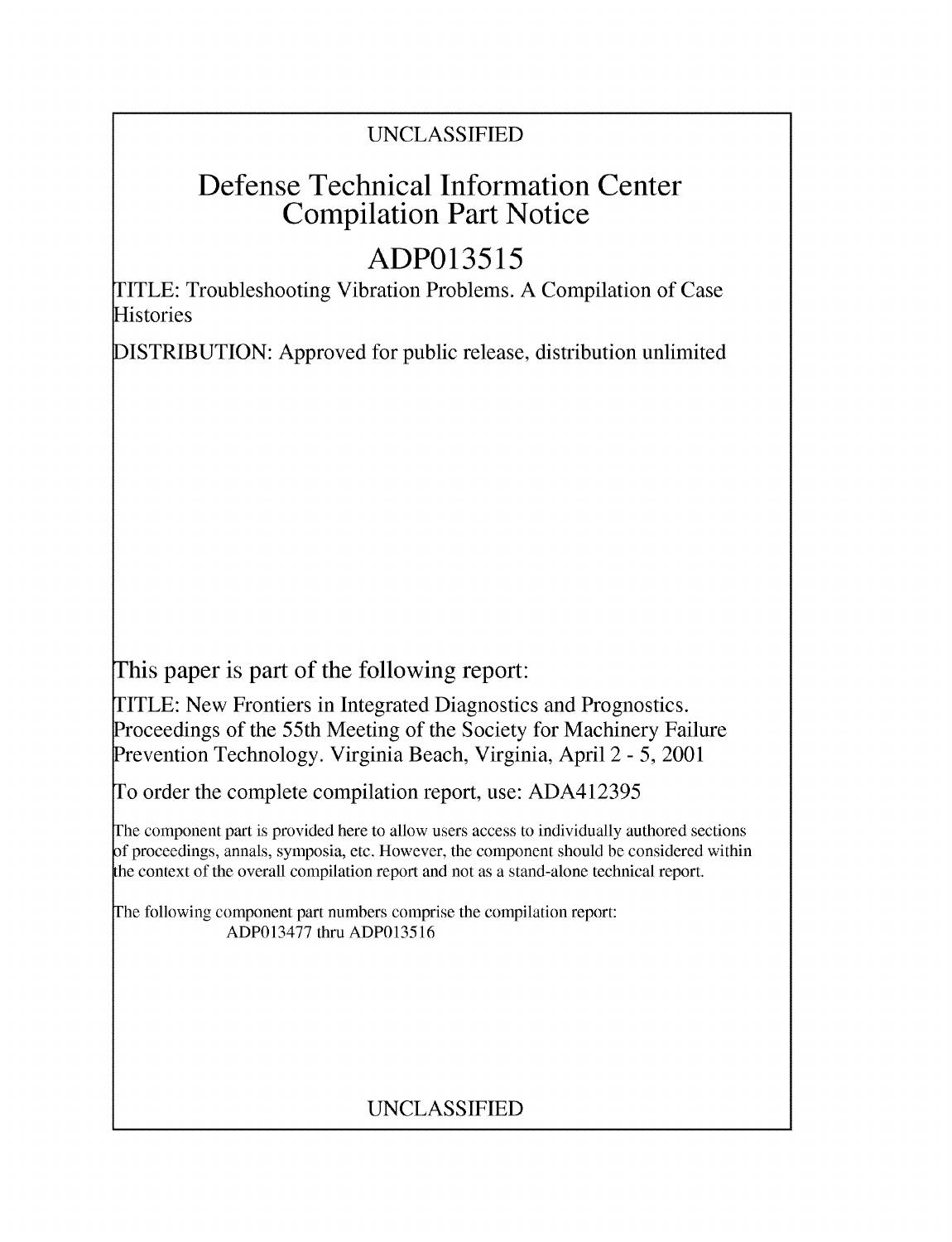# TROUBLESHOOTING VIBRATION PROBLEMS A COMPILATION OF CASE HISTORIES

Nelson L. Baxter ABM Technical Services, Inc. 8529 E. CR. 300 **S** Plainfield, In. 46168 ABM@SURF-ICI.COM

ABSTRACT: Vibration analysis can be utilized in the solving both rotating and nonrotating equipment problems. This paper presents several case histories where vibration analysis was utilized to troubleshoot a wide range of problems.

# Key Words: Analysis; fans; motor; pumps; turbines; vibration

CASE 1- ¼ Hz vibration in Hydroelectric Dam. During the operation of a hydroelectric turbine, the whole structure would begin to shake in a certain load range. The problem was identified as Rheingan's influence. Rheinghan's influence is caused by spiral vortex filaments that rotate at a speed lower than the turbine RPM. The load range at which the Rheingans influence occurred varied in this case, depending upon the up and down stream water level. The problem was that the vibration supervisory system did not register any excessive levels during the transient, so the operators who were located at a remote location, did not know what load ranges to avoid. The spectra shown in Figure 1 were taken from shaft proximity probes while the problem was present.



The above plots taken with a spectrum analyzer that was DC coupled showed that there was no difficulty in detecting the vibration. The reason that the supervisory did not detect the 15 cpm vibration caused by the Rheinghan effect was that its AC coupling capacitor filtered out the vibration. Since nothing can be done to prevent the Rheinghan effect, modifications to the supervisory system are being considered to allow the operators to at least avoid the unstable load ranges.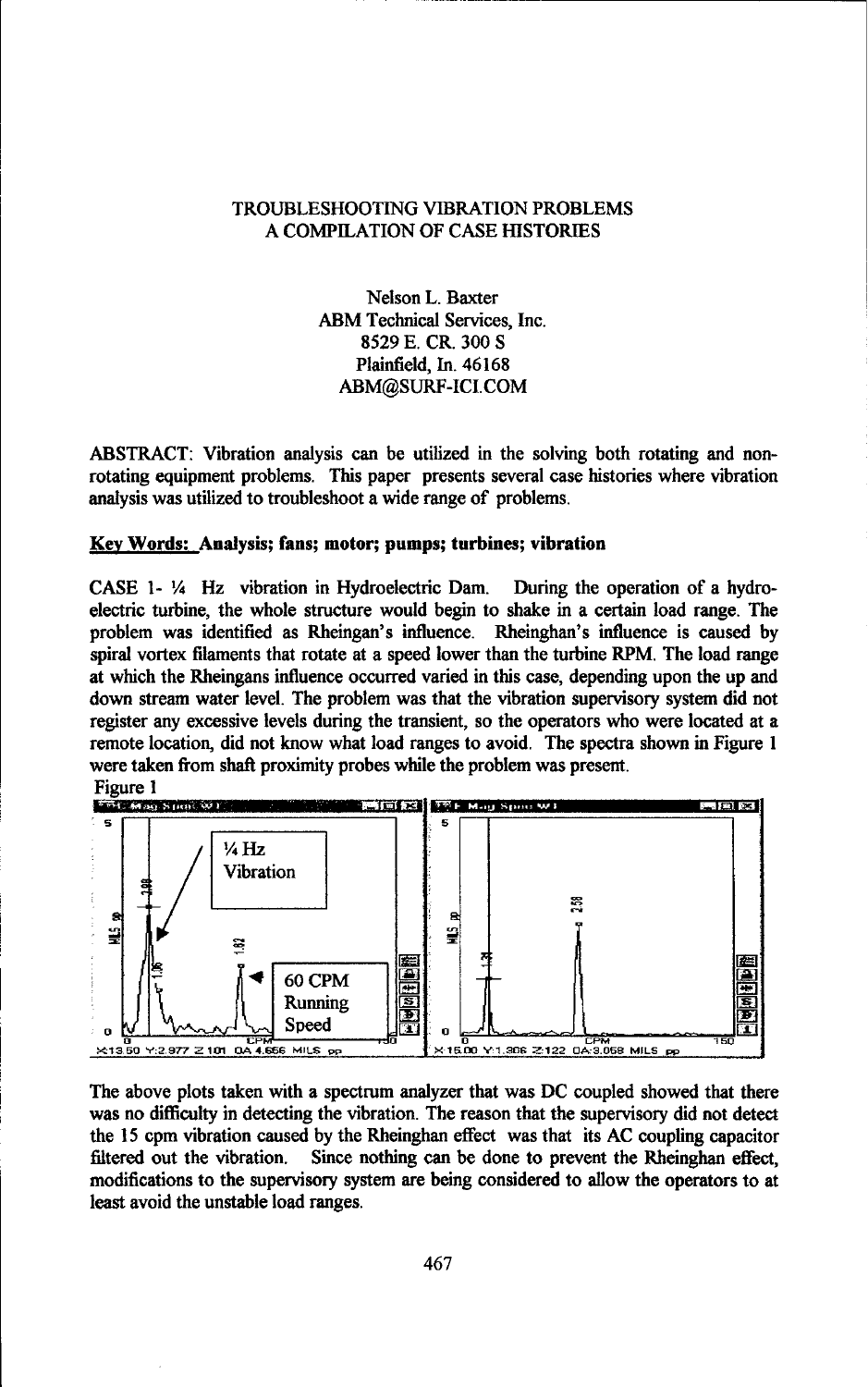**CASE NO.** 2- VIBRATION OF **STEEL** STRIP **IN STEEL** MILL **CAUSED** BY **INDUCTION FURNACE.**

EOUIPMENT: An induction furnace in a steel mill was used to heat and diffuse galvanize into the steel strips.

SYMPTOMS: During the induction process, a loud high pitch frequency would radiate from the steel plate. When the sound would begin, vertical stripes would also appear on the plating. The stripes were causing the steel to be rejected by the customer of the steel mill.

TEST DATA AND OBSERVATIONS: An FFT analyzer was set up to determine the frequency of the sound, along with the vibration on the induction furnace and the current being supplied to the induction coils. The frequency being detected in all three cases was at 7250 cycles/second. This frequency corresponded to the operating frequency of the induction furnace. To determine if a change in frequency would have an effect on the problem, the furnace frequency was increased to 9000 Hz. The stripes did not disappear at the higher frequency, but merely moved closer together

**CONCLUSIONS AND RECOMMENDATIONS:** It was determined that the induction furnace was exciting the natural frequencies of the plate, creating standing waves, which resulted in the stripes being formed. Since the thin plate had several natural frequencies within the normal operating range of the furnace, changing from one frequency to another did not help. Increasing the frequency made the stripes closer together, decreasing the frequency resulted in the stripes being further apart. When turbine generators are brought to operating speed, there are several speeds which match the natural frequencies of the various blade lengths. Due to thermal stress considerations, it is necessary to operate in the range of speeds where problems can occur, while the rotors get thermally stabilized. To prevent damage from occurring to the blades, the speed on the turbine is continually varied, rather than staying at one speed, during the thermal soak periods.The above analogy was used to approach the striping problem. Rather than operating at one frequency, as it had in its past, the induction furnace's control circuit was designed to continuously vary the frequency. When this modification was made, the striping problem was eliminated.

# CASE NO. 3 VIBRATION OF MICROSCOPE IN MICROSURGURY ROOM OF A HOSPITAL

Equipment: A microscope mounted from the ceiling of a surgery room. The special microscope was used by the surgeon during operations which involved replanting limbs.

Symptoms: The chief surgeon complained that the image was jittery and that it was very tiring to operate under those conditions, particularly when the scope was set for its maximum magnification.

Test Data and Observations: The scope was set to its greatest magnification and printed material was placed on the operating table. Vibration was clearly noticeable, just as the surgeon had indicated. Vibration spectra were taken on both the table and the microscope. The levels on the table were very low across the spectrum. However, the levels on the microscope were significant. A view of the vibration spectra revealed that peaks were present at 225 CPM and 435 CPM. To trace the source of the vibration,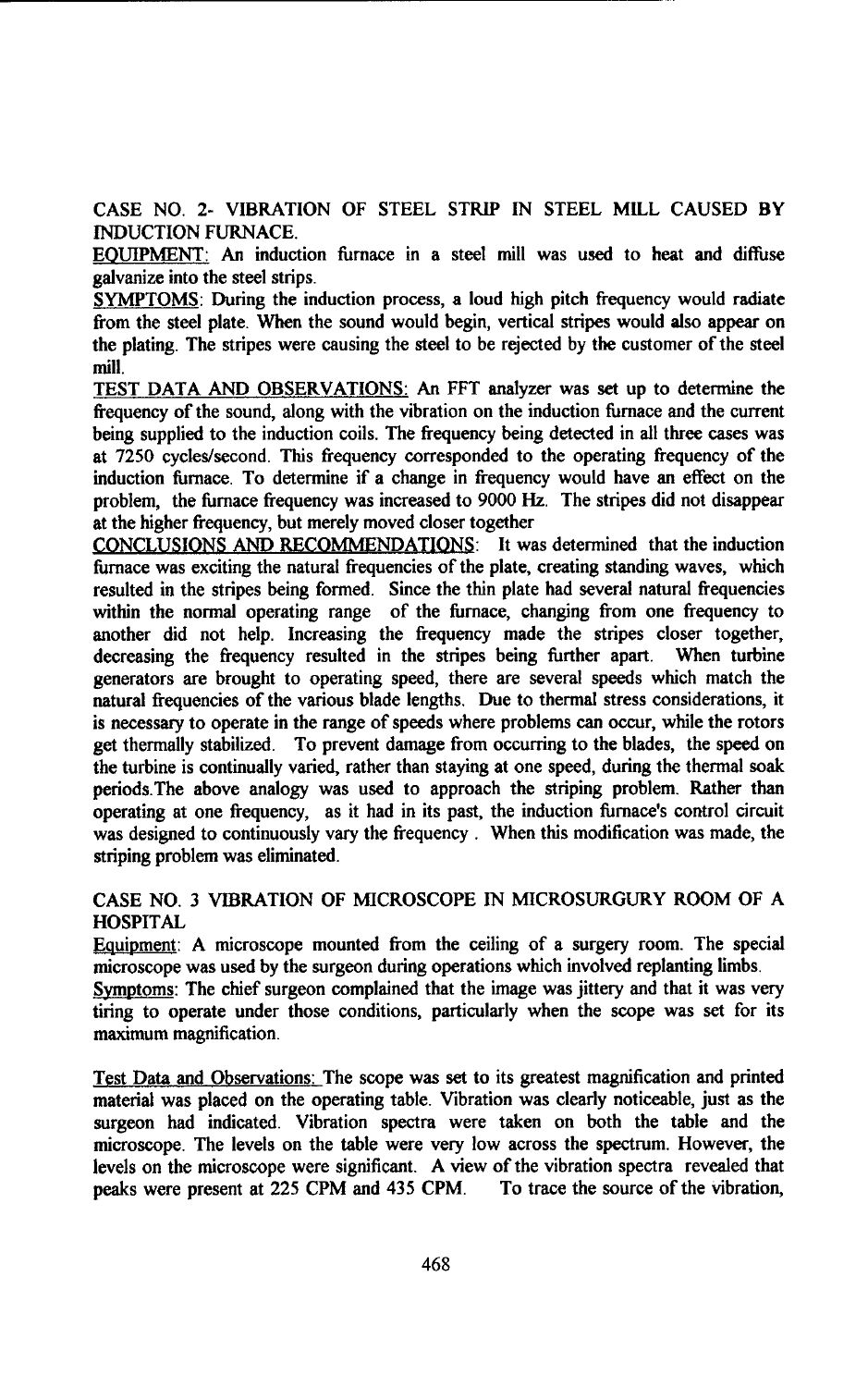levels were measured on the top of the microscope's isolator and on the structural steel supporting the isolator. It was discovered that the levels on the isolator were seven times higher than on the steel support. This meant that instead of isolating the microscope from the structural vibration, the isolators were actually amplifying the vibration which was present on the I-beam. To determine the cause of the amplification, an impact test was performed on the microscope to determine its natural frequencies. It was found that the natural frequency of the scope on its isolation system matched the vibration which was present on the I-beam.

÷,

Conclusion and Recommendations: Isolators perform their isolation function by creating a system with a natural frequency tuned much lower than the expected disturbing frequency. This in turn creates a mechanical low pass filter, which will not pass the higher frequencies. A problem can, however, occur if a low frequency is present near the low tuned natural frequency cf the isolated system. Instead of isolating the frequency, the isolators will then actually amplify the levels. The solution in this case was to ground out the isolators. When the isolators were grounded out, the levels on the scope dropped to acceptable levels. The frequencies which had been present were due to isolators on the roof fans being tuned to the same frequencies as the microscope. Flow excitation in the fans excited the fans' isolated natural frequencies, which were transmitted through the structural steel. Grounding of isolators should only be tried if nothing else works. When the isolators are grounded, higher frequencies, if any are present, will obviously pass through. In this particular case, grounding out the isolators didn't introduce any significant higher frequency vibrations.

CASE NO. 4- TORSIONAL VIBRATION ON A RECIPROCATING PUMP Equipment: 66 RPM Reciprocating Water Pump driven by a gear case and belt reduction.

Problem: Excessive torsional vibration at the pump speed was being picked up at the gearcase.

# Background on Torsional Testing:

Torsional testing generally is performed using either one of two methods. The first is the use of a strain gauge to measure the alternating torsional strain. The second method involves measuring the change in the passing frequency of equally spaced gear teeth or equally spaced reference marks. The change in passing frequency of equally spaced marks on a shaft is an indication of corresponding changes of angular velocity. This data can therefore be integrated to produce angular displacement.

# Test Data and Observations:

For this test, both the strain gauge and equally spaced reference mark techniques were used so that a comparison between the two methods could be made. A strain gauge was mounted at a 45 degree angle on the drive shaft between the gearcase and the belt driving the reciprocating pump. An FM transmitter and a battery were also mounted on the drive shaft to transmit the strain information to an antenna and FM receiver-demodulator.

The above set up was calibrated by putting one end of the drive shaft in a vice and applying 100 ft-lb of torque to the other end. While the 100 ft-lb of torque was applied,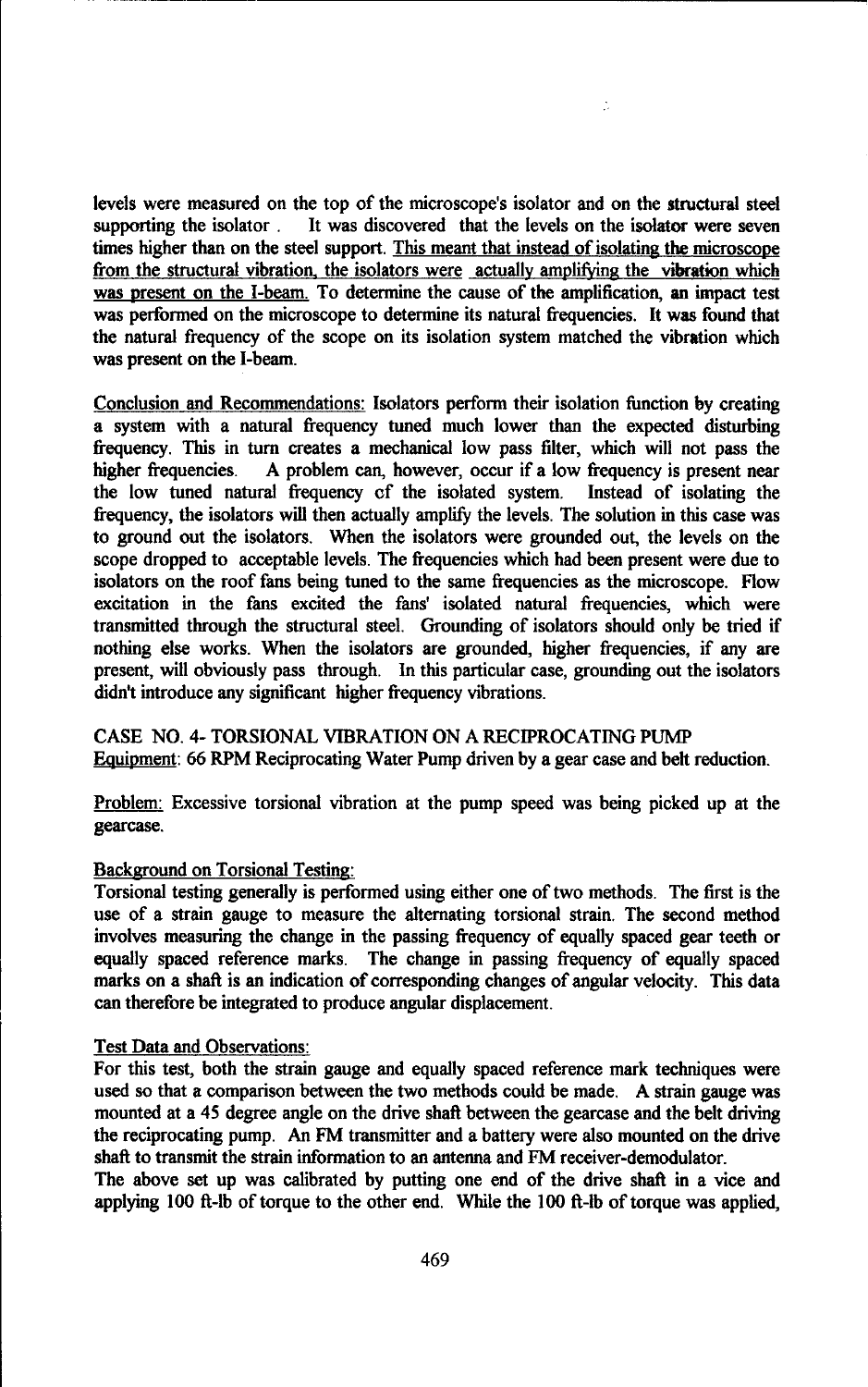the output of the demodulator was measured with a volt meter. The calibration constant from this test was then input into an FFT analyzer, resulting in readings directly in ft-lbs at each frequency present. The second test involved putting equally spaced photo-reflective tapes at twenty locations around the output hub of the gearcase. A photocell device was then mounted to pick up the pulse train of the reflective tapes. The output from the photocell was then input to a torsional-demodulator-integrator which produced an output of 200 mv/degree peak to peak. With the above combination, it was therefore possible to measure the torque being fed back to the gearcase from the pump and the amount of angular displacement it produced. When the pump was operating against no appreciable back pressure, there was 1.5 degree of angular displacement present at the gearcase hub at 66 cycles/minute. The torque from the strain gauge at this condition was 27 Ft-lb. As the back pressure on the pump was increased, the above values also increased. When the output pressure from the pump was 180 PSI, the torsional vibration had increased to  $8.79$  degrees and the alternating torque to  $123$  ft-lb, both at the pump speed of 66 cycles/minute.

# Corrective Action:

The above data showed that the alternating torque peaks from the pump were too high. To correct this problem, a flywheel was added to level out the torque peaks by absorbing energy during one half of the cycle and return it to the system on the other half cycle.

# Final Results:

The alternating torque values were reduced by a factor of three by the addition of the flywheel.

# Conclusions and Recommendations:

The above case history shows how two different techniques led to the same conclusion. The test method used will depend on what the investigator needs to know, the test equipment available and the accessibility of the machinery to be tested. Another interesting note concerning the above is that when the coherence was measured between the two signals with a dual channel analyzer the level was .98. This indicates a direct correlation between the alternating torque on the drive shaft and the displacement on the gearcase hub, which is as would be expected.

# CASE No. 5- GHOSTS

Symptoms of Problem: In a small Midwestern town, the residents complained that they felt movement of their houses, particularly at night. One of the residents stated that her sister would no longer come and visit her because she thought the house was haunted with ghosts. She felt this way because lamp shades would move, pictures would rattle and rocking chairs would rock without anyone being in them.

Test Procedure: In an attempt to identify the cause of the above problem, vibration measurements were made at several of the houses in the community, along the sidewalks and at a factory located near the houses. The testing was performed with an SD-380 analyzer utilizing a  $1000 \, \text{mv/g}$  low frequency seismic accelerometer to convert the mechanical motion into an electronic signal.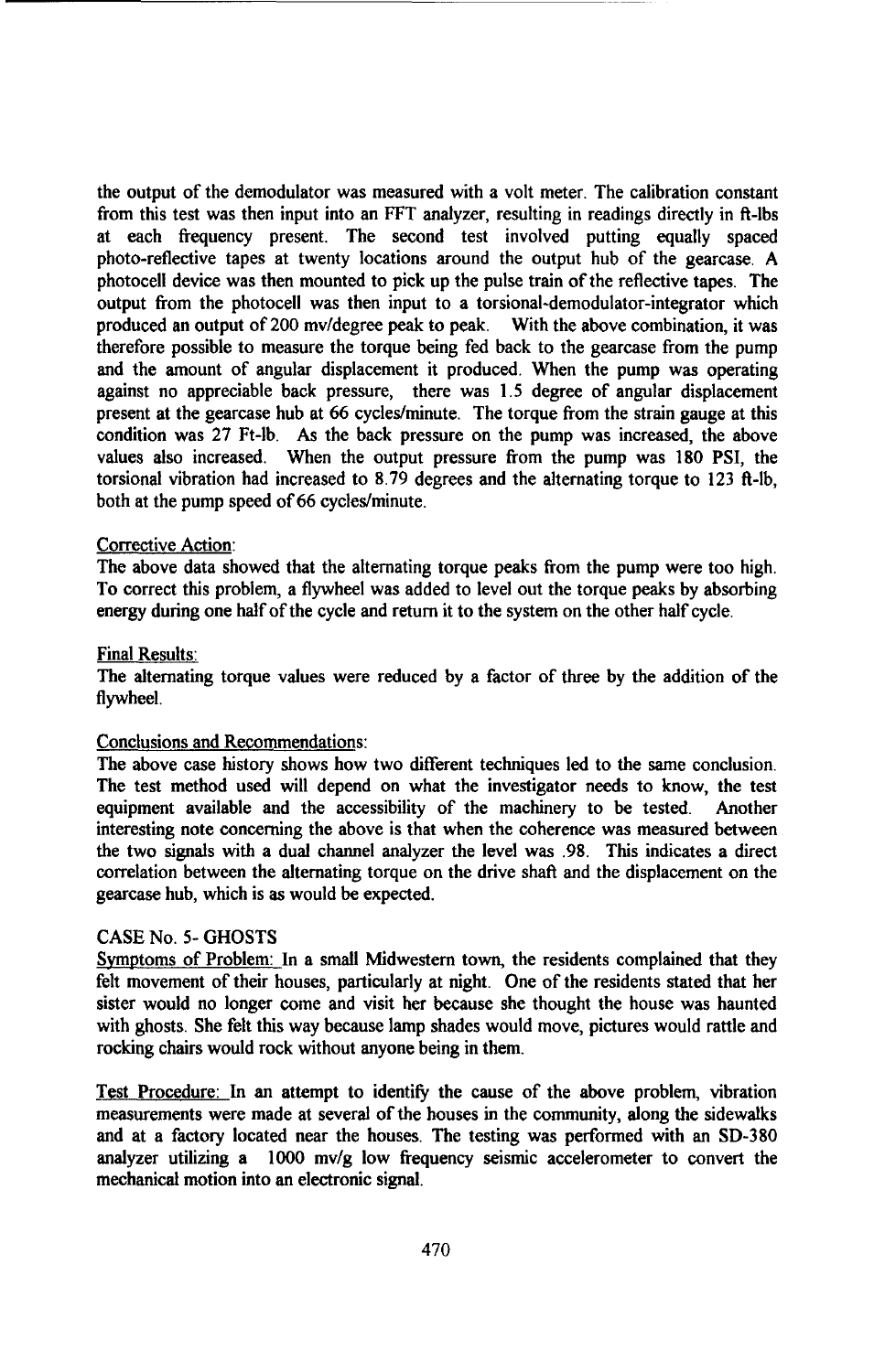#### Test Results:

The vibration signature taken at one of the houses where complaints had been registered showed a level of 1.22 mils at 300 cpm. It was observed that the amplitude of the vibration would oscillate, indicating that more than one frequency might be present. (Beat frequencies are generally produced by two or more closely spaced frequencies adding and subtracting as they go in and out of phase.) To determine if there was more than one frequency present, the zoom feature of the SD-380 analyzer was utilized. A 16:1 zoom plot of the vibration at one of the residences clearly showed the presence of several frequencies, all close to 300 CPM. The next step in the investigation was to make a survey of the vibration present at the nearby factory. The factory was a foundry, which contained several vibratory conveyors that moved parts from one area to another. Zoom plots were taken at each conveyor to determine their frequencies as close as possible. Exact matches were found between the frequencies present at the houses and several of the vibratory conveyors in the factory. Additional testing confirmed the correlation between the operation of the conveyors and the vibration at the houses.

Conclusions: Rather than having ghosts, the residents of the small town were experiencing low frequency vibrations from the vibratory conveyors in a nearby factory. The 5 hz (300 cpm) frequency is easily perceived by the human body, particularly at night when other motion and noise is at a minimum. It also can excite low stiffness structures ( i.e. lampshades and rocking chairs).

#### CASE NO. 6

VIBRATION OF NUCLEAR MAGNETIC RESONANCE MACHINE Equipment: Nuclear Magnetic Resonance instrumeny used to test chemical samples.

Symptoms: Following the movement of the unit from a second floor location to a third floor room, the NMR instrument performed poorly. A test technician determined that everything was operating properly within the unit. The technician thought that vibration might be the cause of the problem, so tests were performed.

Test data and Observations: A signature taken at the probe of the NMR unit in the new location, showed a level of 8,190 micro g's. The floor beside the NMR unit had a level at the same frequency of 1,550 micro g's. The readings meant that the vibration on the NMR unit was 5.2 times higher than the level measured on the floor at the 26 Hz frequency of the vibration. To determine the cause of the amplification, a resonance check was made. The floor was impacted and the response was measured on the detector of the NMR unit. The transfer function clearly showed a peak at 26 Hz, indicating that the Unit was resonant at the frequency which was present on the floor.

Conclusions and Recommendations: It was concluded that fans in an HVAC room near the third floor location were providing the 26 Hz forcing function. The resonant condition was significantly amplifying the vibration that was present. It was recommended that the NMR unit be installed on isolators with a 95% efficiency in attenuating the 26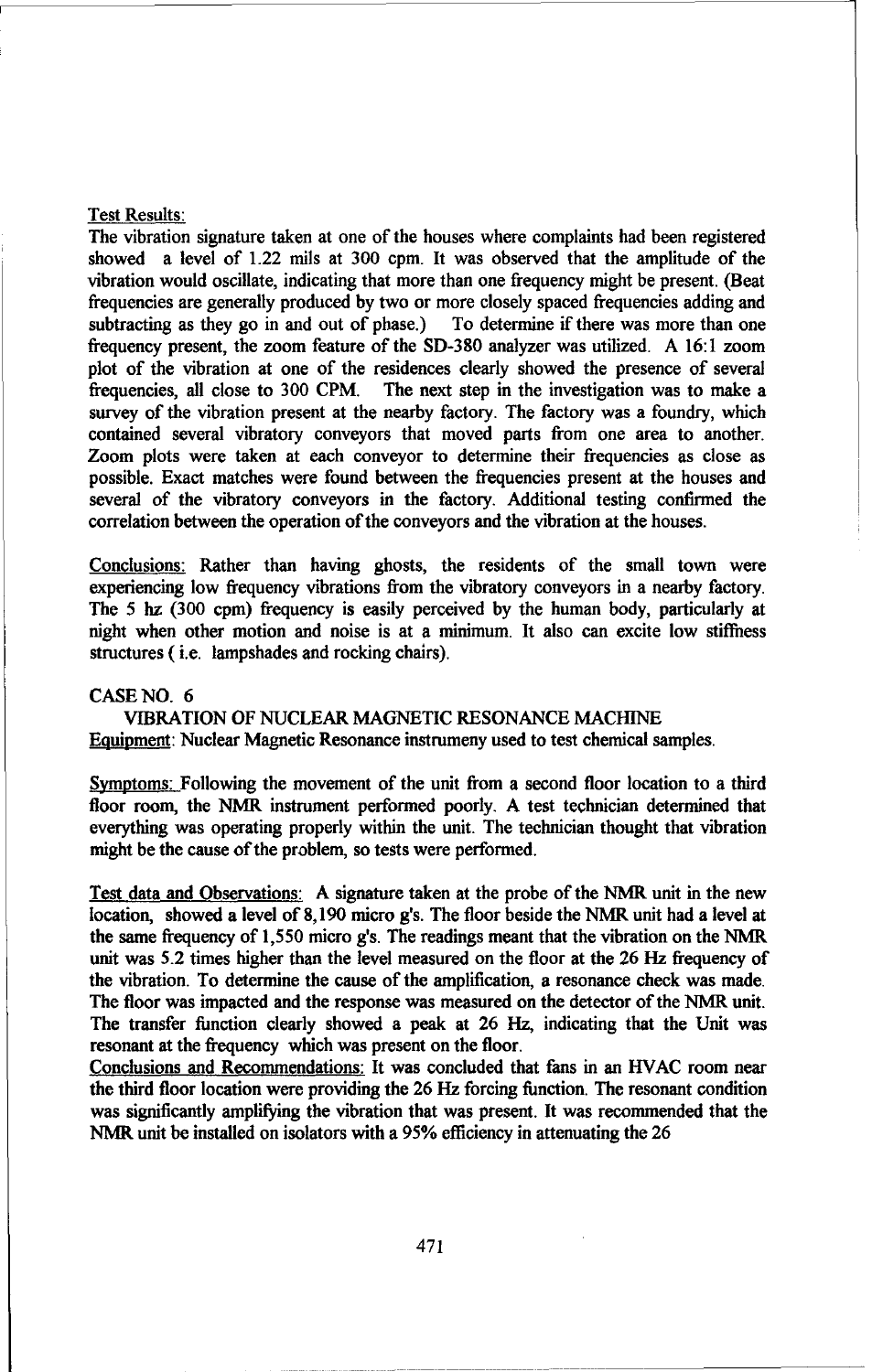Hz vibration. The 95% reduction resulted in levels which were lower than those the unit had been exposed to in its original location, where it had operated satisfactorily Following the installation of the isolators, the NMR unit performed well.

# CASE NO. 7-VIBRATION INDUCED BY SOUND

Equipment: Rotary casting conveyor in a foundry.

Symptoms: After the installation of a rotary casting conveyor, vibration of the walls and particularly on the windows in the control room of the foundry experienced high levels of vibration.

Test Data and Observations: The locations with the highest levels of vibration were the windows in the control room. A plot of the vibration measured on the foundry windows showed a level of 39.2 mils near the center of one of the windows. A frequency of 885 cycles per minute was predominant in the spectrum. The 885 CPM vibration on the windows was also found to be present on the walls of all the offices in the foundry. This frequency matched the frequency of a large rotary casting conveyor. Vibration measurements next to the conveyor were, however, low. The conveyor was mounted on springs and also was fitted with dynamic absorbers, which were apparently working as designed, considering the low levels observed on the floor next to the conveyor. The next test involved taking measurements with a microphone. The output from the microphone was analyzed on an FFT analyzer and it was found that the sound level at 885 CPM (14.75 Hz) was over 100 dB. Since this was below the normal hearing range for humans, the sound level did not seem bad, however, it could be felt and a sheet of paper held in front of the conveyor would move noticeably. The final test involved performing a resonance check on the window. A plot of the response of one of the control room windows showed that the natural frequency of the window was very close to the frequency of the pressure waves being emitted by the rotary casting conveyor.

Conclusions and Recommendations: The vibration problem undoubtedly was caused by the rotary conveyor. The transmission path was through the air rather than through the structure. The windows being resonant near the operating frequency of the conveyor were further amplifying the problem. It was recommended that the windows be fitted with cross braces to move their natural frequencies away from the operating frequency of the conveyor and that a sound absorbing enclosure also be built around the conveyor.

# CASE 8 - HIGH ALMOST 2X VIBRATION ON A HIGH PRESSURE CORE INJECTION PUMP AT A NUCLEAR PLANT

Equipment: Steam Turbine Driven High Pressure Core Injection Pump on a Boiling Water Nuclear Reactor.

Symptoms: Operators of Nuclear Power Plants are required to comply with section XI of the ASME code regarding In service Inspection. The code states that base line readings are to be taken in Mils Displacement and that if the base line readings double, then action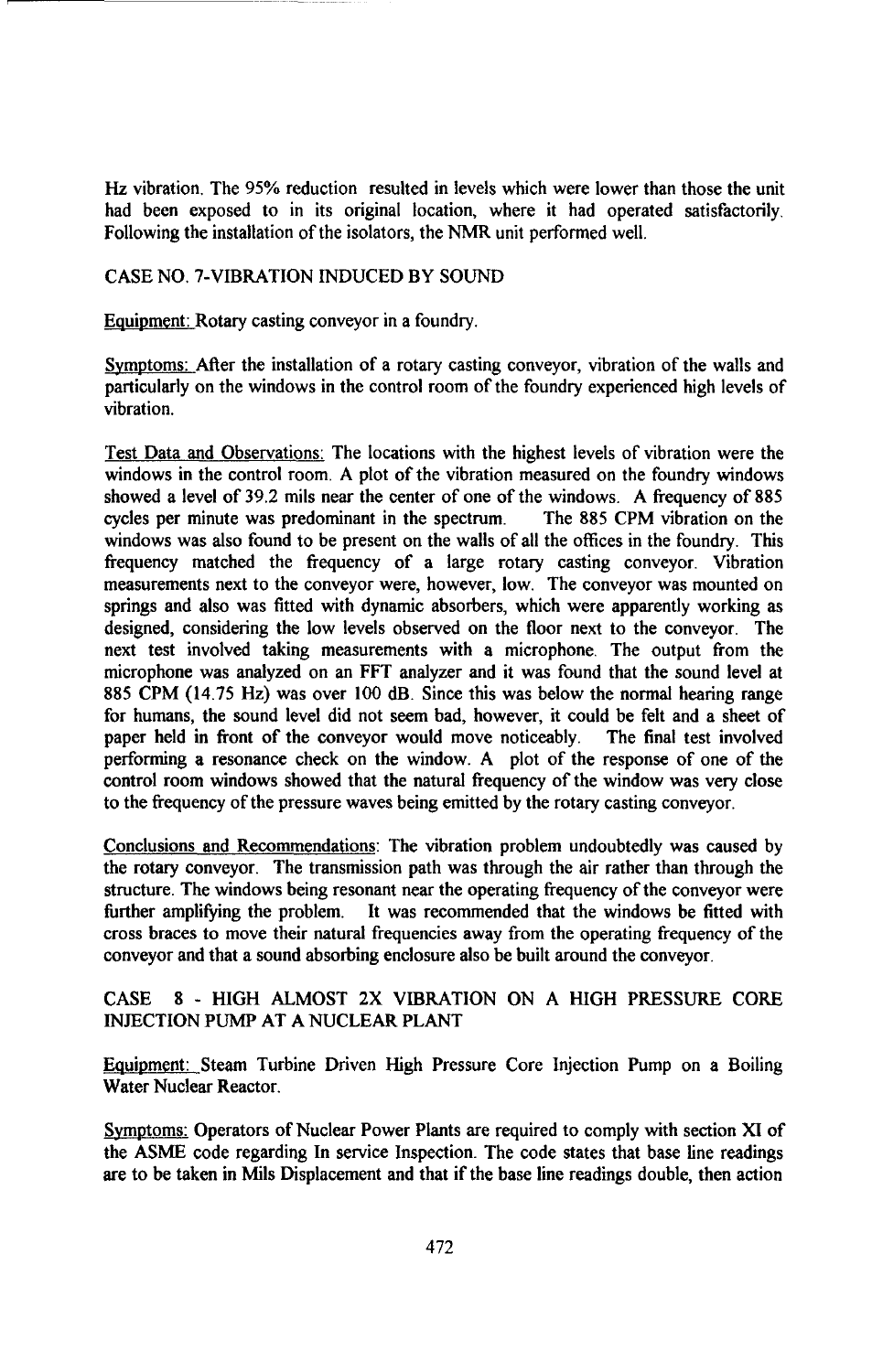must be taken. On this particular pump, the base line level had nearly doubled, so an investigation was initiated

# Test Data and Observations:

The unit consisted of a turbine driver, a high pressure pump, a gear case and a low pressure booster pump. Vibration spectra were obtained for all the bearing locations on the pump train. The readings were at normal levels everywhere except on the High Pressure pump in the horizontal direction. A level of 1.4 inches per second was present at what appeared to be twice the running speed of the unit at that location. A cascade plot of vibration on the HP pump in the horizontal direction from the inboard end to the outboard end showed that the vibration was high at each end of the pump, but was nearly zero in the center. Due to the large difference between the vertical and horizontal readings and the presence of an apparent rigid body pivoting mode, a horizontal resonance was suspected. An impact test was performed on the pump. A natural frequency at near twice running speed was found. This mode matched the response found while the pump was running (i.e. high on the ends and low in the middle). Since the vibration was predominately at what appeared to be twice running speed, it was suspected that misalignment might be the source that was exciting the horizontal structural resonance. The alignment was checked and found to be out of specifications. The alignment was corrected and a test was run on the unit. There was no improvement in the level of vibration. In fact it was slightly higher on the test run than it had been previously. This change in the level of vibration followed a pattern that showed that the vibration in the 2X cell would vary from .9 to 1.6 in/second from one test run to another. In an attempt to determine the phasing of the vibration, a once per revolution pulse was used as a reference trigger for the FFT analyzer and a signature was taken in the synchronous time average mode. As the number of averages increased, the vibration at what appeared to be twice running speed disappeared. This was one of the breakthroughs in the analysis of the problem. It meant that the vibration was not phase locked to the high pressure pump shaft.

The drawings were again examined on the pump and it was found that the gearcase had a 1.987:1 reduction. In addition, it was discovered that the low pressure pump had a four vane impeller. The pieces were beginning to fall together. The pump manufacturer was contacted with the above information. The pump man recalled that there had once been a case of an acoustical resonance with a similar pump. To determine if this could be contributing to the problem, the piping between the low pressure and high pressure pump was measured. It was found that the length of pipe connecting the pumps was equal to one half wave length of the low pressure pump blade pass frequency. Since the low pressure pump had 4 vanes and the gear reducer had a 1.987:1 reduction, the vane pass frequency looked exactly like twice the running speed of the High Pressure Pump. As a final test to confirm the above theory, a tach pulse was put on the low pressure shaft. The vibration pickup was placed on the high pressure pump. The vibration on the HP pump was found to indeed be phase locked to the low pressure pump.

Conclusions and Recommendations: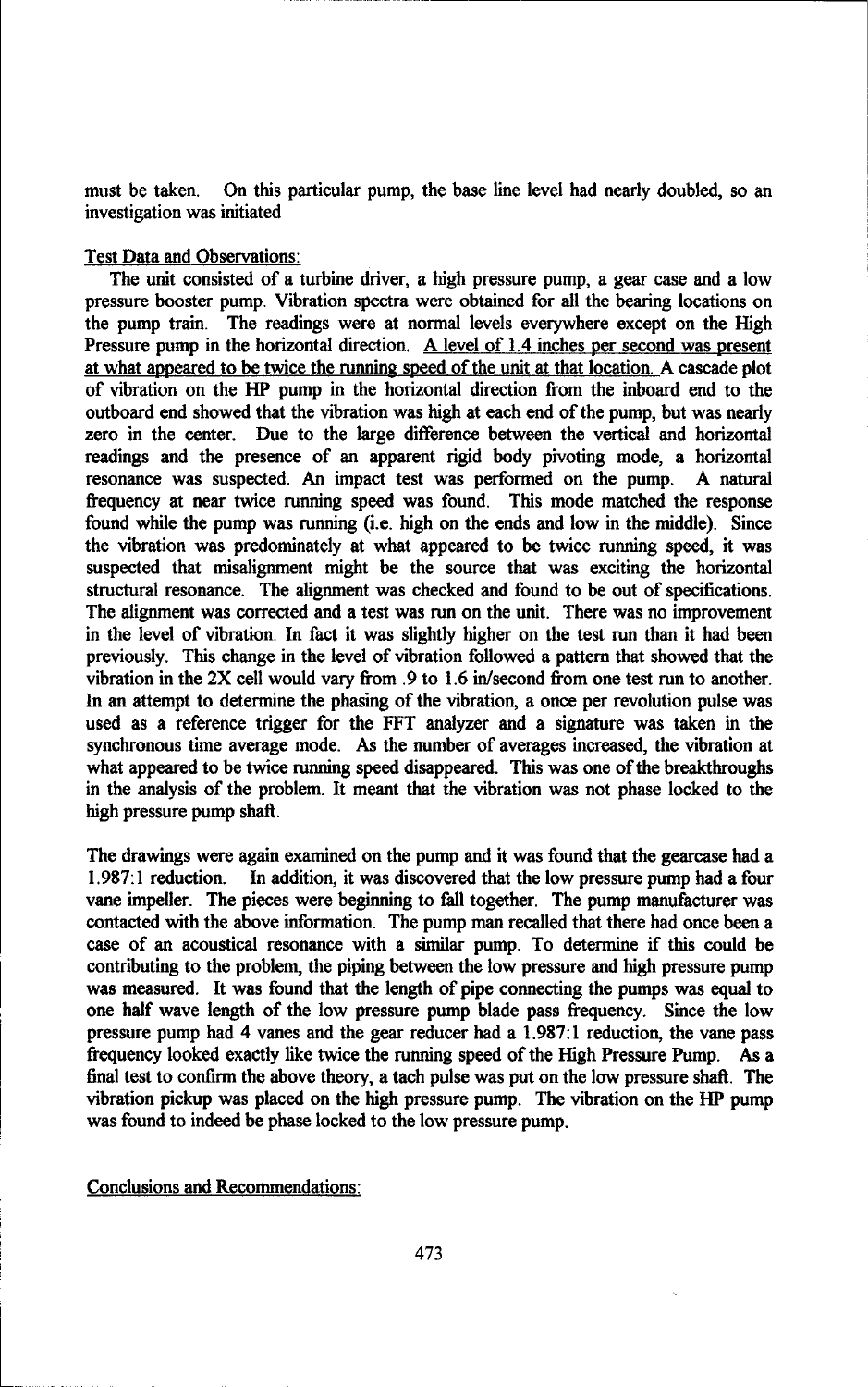The problem on the High Pressure pump was not at twice the HP pump running speed, as it had appeared. It was actually at the vane pass frequency of the low pressure pump. It appeared to be at twice the HP pump running speed because of the 4 vane impeller in the LP pump and the almost exact 2:1 speed reduction between the two pumps. The problem was amplified by the acoustical resonance of the pipe connecting the discharge of the LP pump to the suction of the HP pump. The vibration was further amplified by the horizontal structural resonance of the HP pump casing. The major clue to the solution of the problem was that the vibration on the HP pump was not phase locked to the shaft on that pump and was therefore coming from another source. The final clue was the past acoustical resonance problem encountered by the pump manufacturer. The recommenced solution was to change the 4 vane impeller out to a 5 vane design. This change entirely solved the problem.

# CASE NO. 9-MACHINE TOOL VIBRATION

Equipment: Machine that cut chamfer on wrist pin hole of rods for automotive engines.

Symptoms: A loud high pitch sound was produced during the backside chamfer operation. Examination showed that the surface that was machined was very rough and completely unacceptable to the customer.

Test Data and Observations: The manufacturer indicated that the problem might be due to bearings or gearing within the chamfer head. The test data proved that this was not the case. During the cutting operation, a spectrum was taken on the machine being used to cut the chamfer, while it was operating at 900 RPM. The data was taken on the chamfer head in the vertical direction. The frequency of the vibration was at approximately 115,000 cycles per minute (1916 Hz). Data was then captured in the digital buffer of a spectrum analyzer during the transient. It could be determined from the captured data that the vibration would build up, then abruptly quit when the cut was completed. The peak level of vibration measured on the part being machined, reached a level of .82 inches/second. Another test was performed with the machine operating at 1200 RPM, which was a 33% increase in speed. The vibration frequency which was produced on the machine and the part was the same frequency which had been present when the machine operated at 1200 RPM. Based upon the fact that the frequency did not change when the tool RPM was varied, it was suspected that a natural frequency was being excited. To test this theory, an impact test was performed on the cutting tool, which was the most likely source of the problem. A resonance peak clearly showed up at 114,750 CPM. A mode shape of the first natural frequency of the tool was produced by profiling the imaginary components of the transfer functions taken along the tool's surface . The 114,750 CPM mode was found to be the first cantilever mode of the cutting tool. To complicate matters, it was discovered that the part in its holder also had a natural frequency near that of the tool.

Conclusions and Recommendations: It was recommended that the tool be modified to separate its natural frequency away from that of the part. It was also recommended that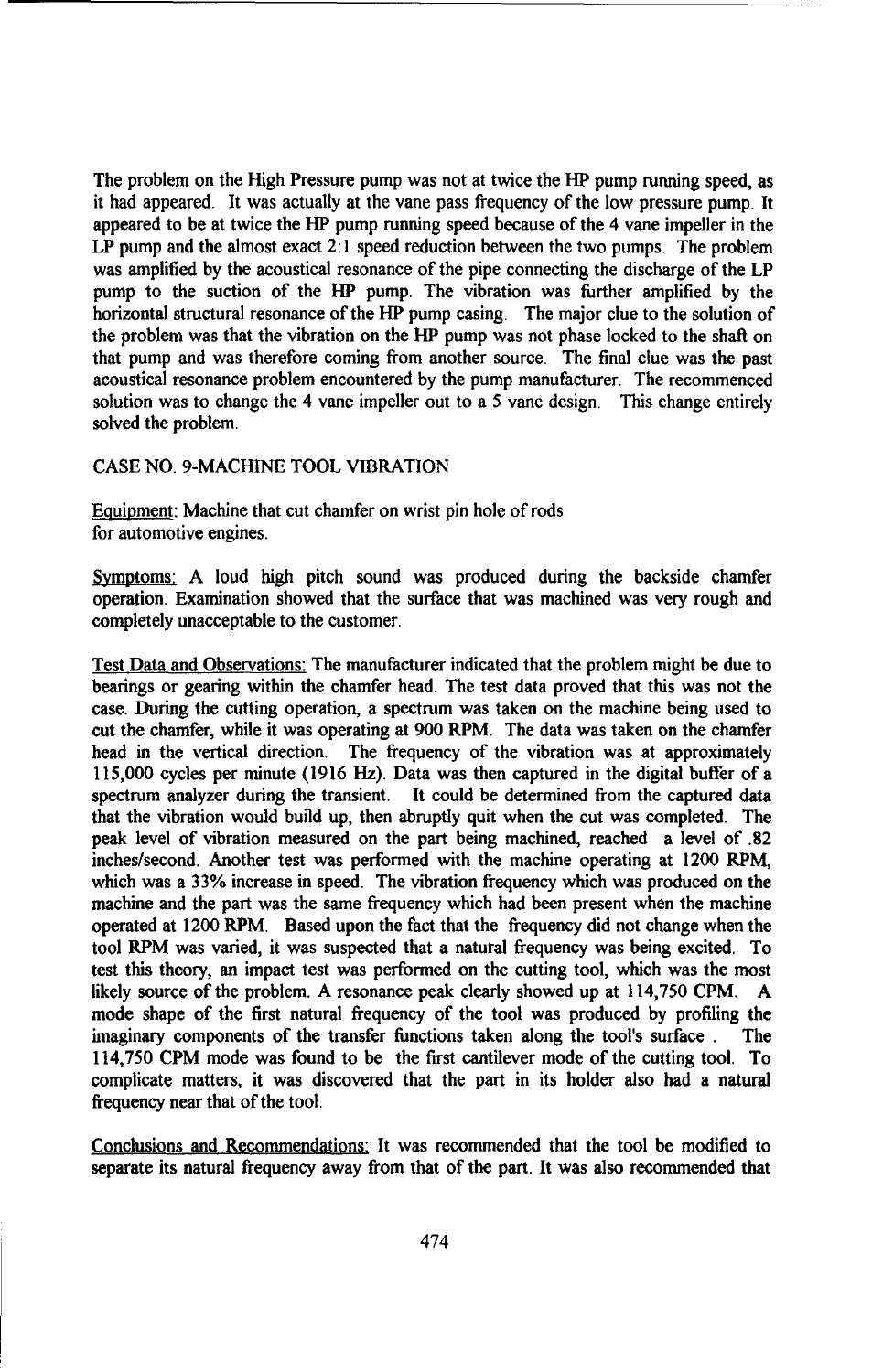the basic process be reviewed. Since the problem only occurred when the back side cut was made, the problem may have originated from trying to make the cut when the tooling bar was under tension rather than in compression.

CASE 10- EXTREMELY HIGH LEVELS OF VIBRATION ON THE END CAP OF A LARGE PIPE.

SYMPTOMS: A large pipe (37" DIAMETER)at a refinery had very high levels of vibration on an end cap after an expansion joint. The levels were over 4.0 inches/second. There had been failure of several of the retaining rods which spanned an expansion joint.

TEST DATA AND OBSERVATIONS: A vibration spectrum was taken on the end cap. The vibration was found to occur at 4500 cycles/minute with a level of 4.47 inches/second. The area surrounding the pipe was checked for rotating equipment operating at that frequency. No machinery was found which operated anywhere close to that speed. A visual exam of the pipe showed that there was a large butterfly valve up stream of the end cap. The end cap was on a dead end section of a tee. Conversations were held with plant personnel to determine when the vibration had started and what, if anything, had been done to the piping prior to the high vibration and retaining rod failures. The first response was that work had been performed on the expansion joint, however, "nothing had been changed". Further discussions and examination of the piping drawings did show that one thing had indeed been changed. A baffle had been removed just upstream of the expansion joint. The baffle was a thick flat plate with two small holes in it. The plant personnel didn't think that it served any purpose. An overall review of the system showed that it was very important. What was occurring was that the butterfly valve was causing flow disturbances. The valve was found to be operating only 30% open. This resulted in pressure pulsations in the pipe. The baffle was acting like a low pass filter which allowed the static pressure to equalize, but would not let the dynamic pressure pulsations pass. The pressure pulsations were probably small, however, there were two design features that caused the vibration levels to be high. The first was the amount of area on the end cap. A 37" diameter end cap has 1075 square inches of surface area. Therefore even a small pressure pulsation can generate a large force, when acting on such a large area. The second reason was the length of the retaining rods. The retaining rods were 20 feet in length, so the stiffness value was low.

CONCLUSIONS AND RECOMMENDATIONS: The vibration problem was the result of pressure pulsations within the pipe acting on a large area with low stiffness. The removal of the baffle had been a key element in the problem. The plant was advised to install short bolts across the expansion joint until the unit was brought down for its next outage. The purpose of this action was to stiffen up the system and provide a backup to the long bolts that had been failing. This action was possible because the piping was already at its maximum temperature. During the following outage, the baffle was reinstalled in the pipe and the short bolts across the expansion joint were removed. The vibration problem was eliminated.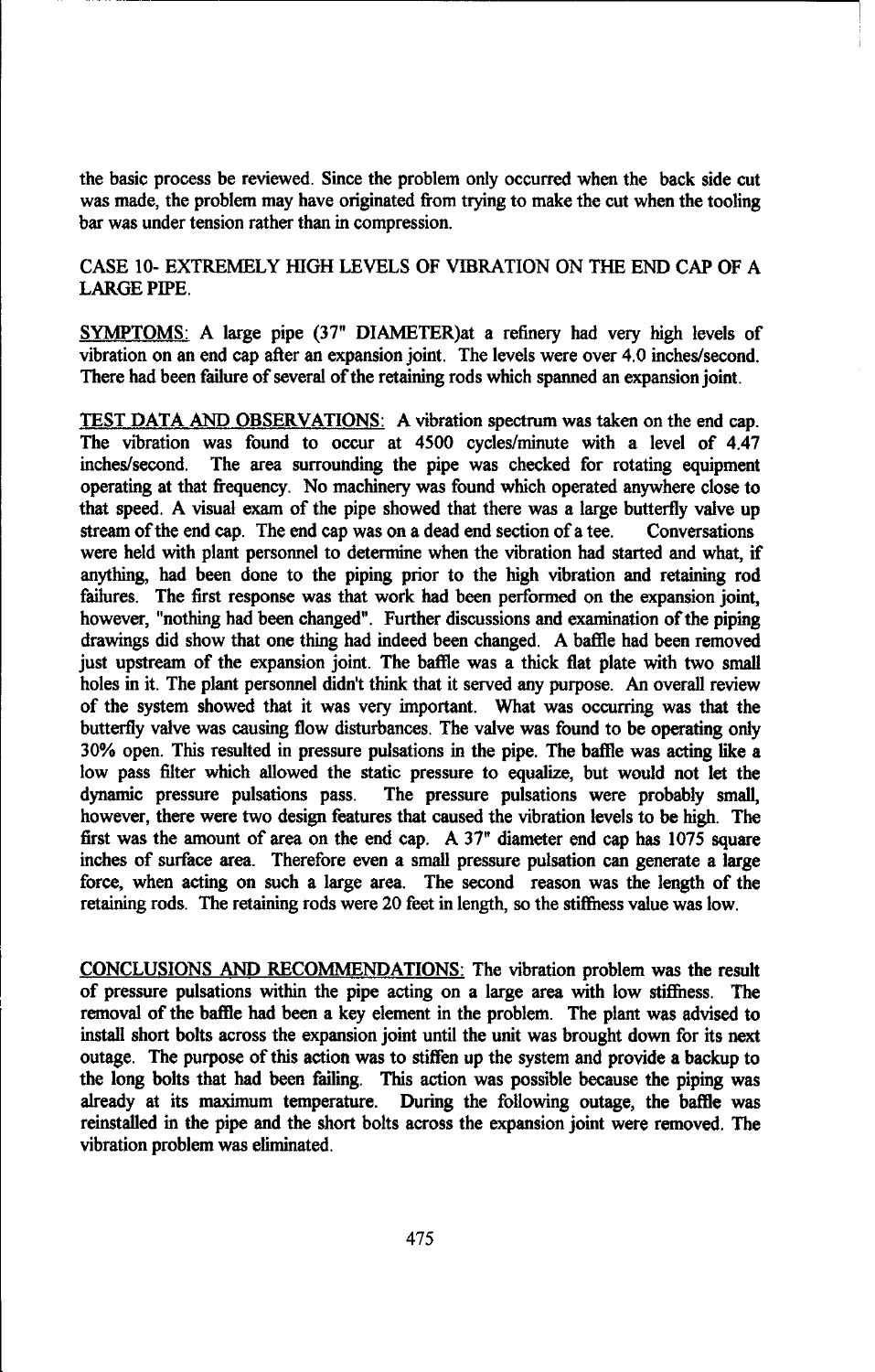# CASE 11-LARGE ALIGNMENT CHANGE ON BOILER FEED PUMP CAUSING FAILURE OF PUMP AND CRACKING OF TURBINE PEDESTAL.

EQUIPMENT: Boiler Feed Pump on a 500 Megawatt turbine generator.

SYMPTOMS: After being in operation only a few months, the boiler feed pump on at a new generating station failed. The inboard seals were wiped out and the stage next to the coupling destroyed. Due to the type of failure, the plant initiated an alignment study.

OBSERVATIONS AND TEST RESULTS: In order to determine the amount of movement from the hot to cold condition, Dynalign bars were mounted between the pump and the turbine driver, while the unit was in operation, following repairs. When the unit was brought off line, there were no significant changes recorded. However, a few minutes later, the Dynalign system was found to be entirely out of range. When the operators were questioned as to what had happened during that period, they replied that the only thing they had done was to break vacuum on the main turbine. To determine if the vacuum had anything to do with the apparent alignment change, the bars were reset and long range probes were installed. The vacuum was then reapplied to the system. Everything appeared normal until the vacuum reached 11" of Hg. At that point, the changes in the gap voltages started to be recorded. By the time full vacuum was achieved, the relative motion between the turbine and the pump was over .100". The vacuum was then released and the readings moved 100" in the opposite direction. The test was repeated with identical results. An examination of the system was then performed. The boiler feed pump turbine was found to be connected to the main turbine condenser by a large pipe. On the end of the pipe was an end cap. Three expansion joints were installed between the main condenser and the feed pump turbine. The purpose of the expansion joints was to isolate the boiler feed pump turbine from stresses induced by thermal growth of the condenser pipe. Thrust canceling rods were installed between the end cap and the main condenser. The thrust canceling struts transmitted the atmospheric load on the end cap to the condenser. The source of the problem was that threaded studs in the thrust canceling struts were sliding into the struts. This was the result of the welds on the large nuts on the back side of the plates the ends of the struts failing. The net result of the failure was that atmospheric pressure which was being applied to the 6' diameter end cap was pushing on a 20' vertical run of pipe attached to the bottom of the feed pump turbine. The large force applied to the 20' lever had the capability of generating nearly 1 million **ft.** lbs of torque to the turbine. Examination of the concrete turbine base showed that it had several cracks from the bending torque. The thrust canceling struts were repaired and the alignment changes were rechecked as vacuum was reapplied. Following the repair, there were no significant changes in alignment as a result in variations in vacuum.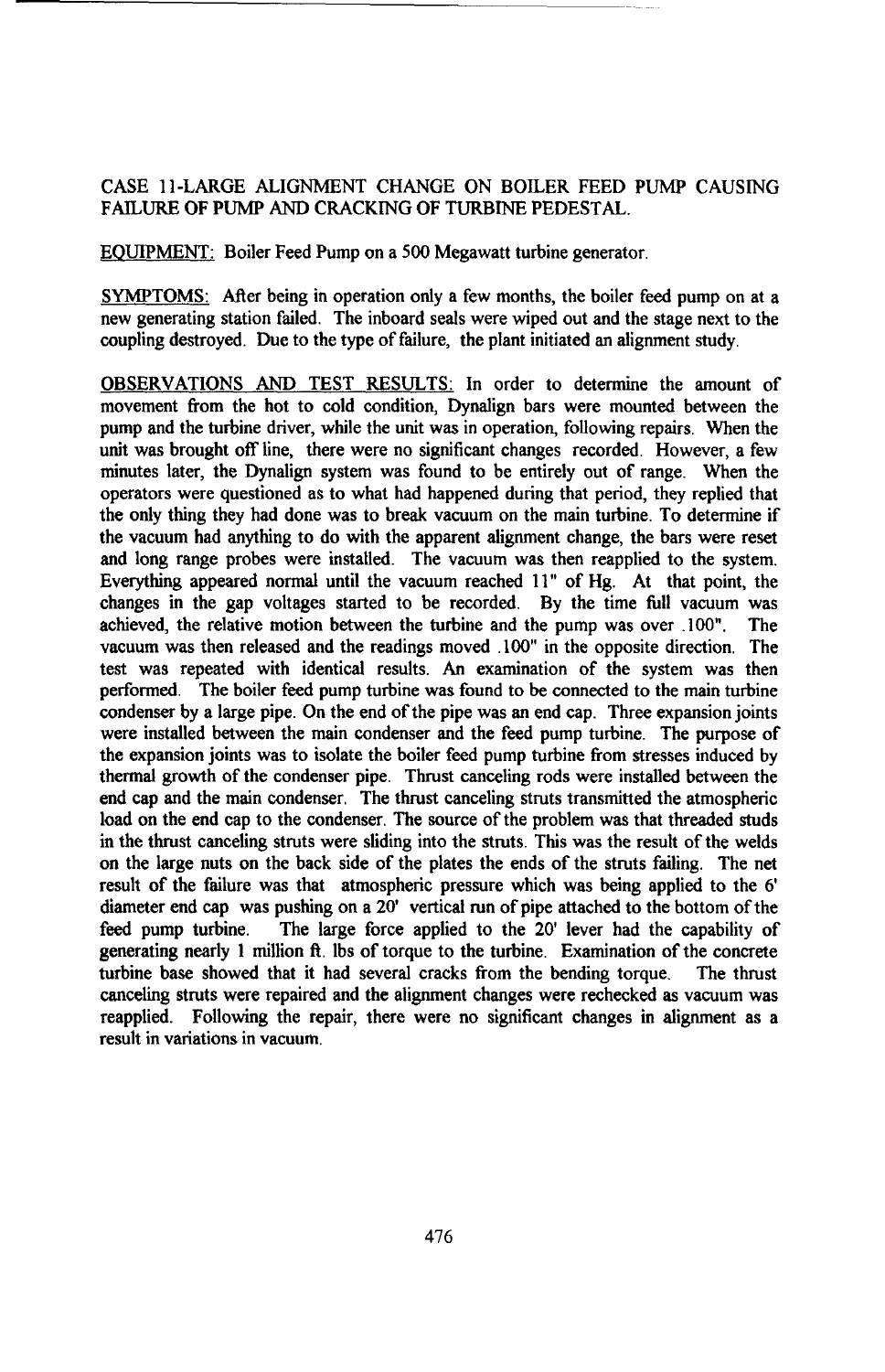CASE NO. 12- Large fan that could not be balanced.

Equipment- A 5000 HP 720 RPM fan at a power plant.

Symptoms: Above normal levels of unbalance. Several attempts were made to balance the unit, all of which were unsuccessfil.

Test Results: The casing vibration levels were around 2-3 mils. Since there was difficulty in balancing the fan, shaft stick measurements were taken to determine the absolute motion of the shaft. The shaft movement was discovered to be over 17 mils. Since the bearing clearance was only 8 mils, there was a strong indication that the bearing was moving in the housing. A large plunger bolt at the top of the bearing was tightened. After tightening, the casing vibration increased to 21.5 mils. The fan was then easily balanced to below **I** mil. What had been occurring was that with the bearing moving in the housing a non-linear system was present. This made balancing all but impossible.

CASE NO. 13- Incorrect selection of isolators.

Equipment: Several air handler units

Symptoms and test results: A number of air handler units in a large city all had the same symptoms. The fans operated with acceptable levels of vibration, however, the motor drivers all had high levels of vibration in the vertical direction. When the spectra were examined, it was discovered that the primary component of the motor vibration was at the fan's operating speed. An investigation resulted in finding that the isolators under the motor were sized improperly. The isolators were too stiff. This resulted in the natural frequency of the isolated system matching the operating speed of the fans. The isolators were therefore acting as amplifiers of the fan vibration rather than isolators of the motor vibration. What appeared to have occurred is that the same size isolators were used for the motor as were used for the heavier fans.

Case No. 14- High axial vibration on a fan due to a disk wobble natural frequency.

Equipment: A belt driven exhaust fan operating 1200 RPM

Symptoms and test results: The fan's axial vibration was always high. The fan would be balanced and then a couple of weeks later, the axial vibration would go back up. Due to the sensitivity of the fan to unbalance, a resonance was suspected, so natural frequency tests were performed. There was no natural frequency match when the fan was struck in a lateral direction. However, when the fan was impacted axially, there was a match with running speed. To gather more information, the mode shape was measured. It was found that the shaft was the node point and that the opposite sides of the fan were out of phase. This is commonly called a disk wobble natural frequency. Fans that have this problem commonly exhibit sensitivity to unbalance, particularly in the axial direction.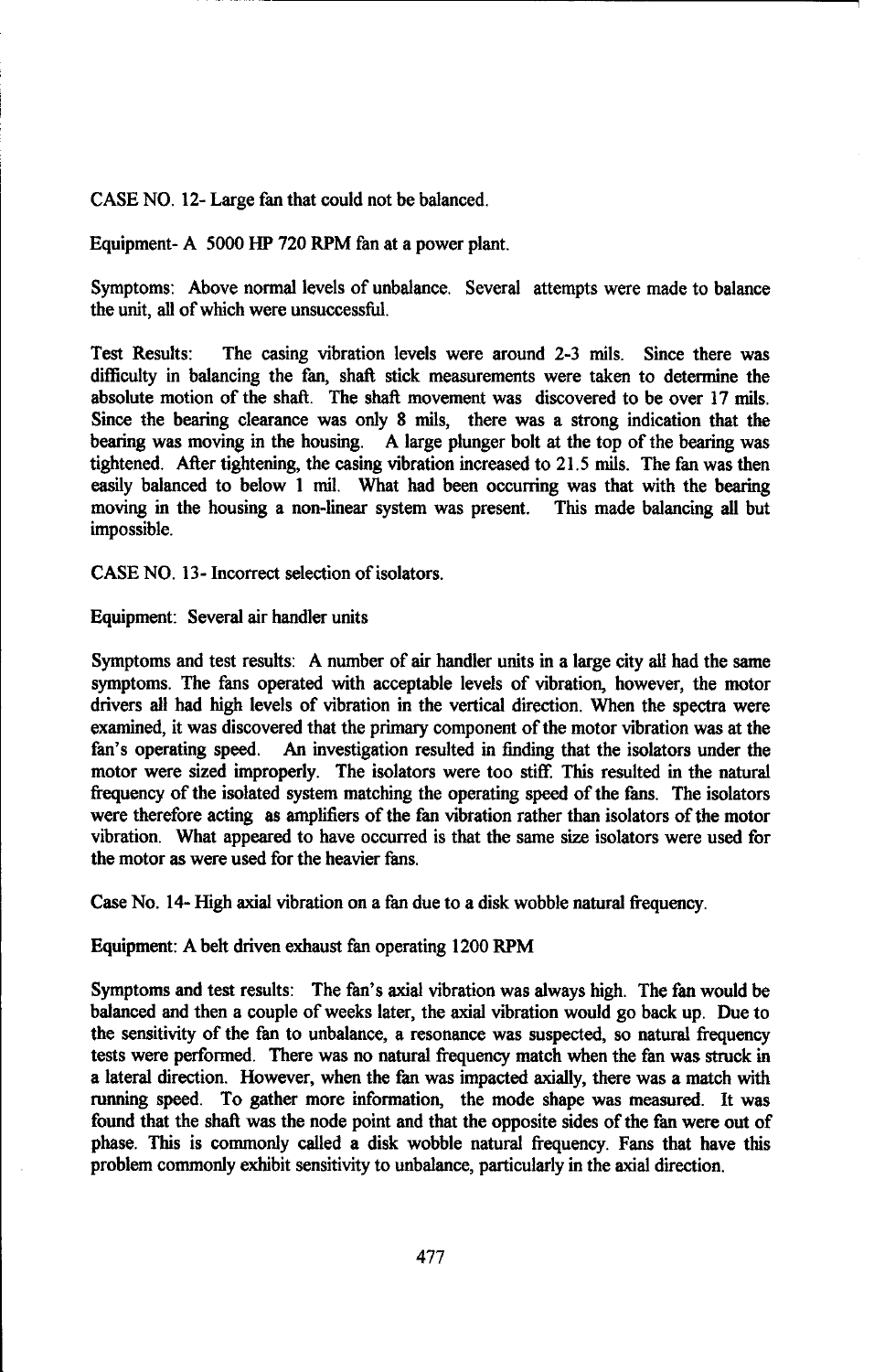The solution in this case was to simply change the fan's speed. If this is not an option, then stiffening of the back plate of the fan wheel may be necessary.

CASE NO. 15- Cavitation destroying impellers on large circulating water pumps.

Equipment: Large low RPM 156,000 gpm circulating water pumps.

Symptoms: The impellers on the circulating water pumps on a cooling lake at a large power plant were failing. The failure mode was cavitation. The impellers looked like they had been attacked by metal eating termites. When a vibration spectrum was taken, the spectrum contained a large amount of broad band energy with no distinct peaks.

The key to the analysis, as is the case with a good percentage of pump problems was to look at the flow head curve. The flow head curve indicated that at the design flow of 156,000 gallons per minute that the back pressure would be 30 **ft.** When the back pressure was measured, it was only 10 **ft.** What had happened was that during cold weather when the lake was cold, operations was operating with only one pump to reduce power consumption. The system was designed to operate against the back pressure produced by two pumps in parallel. When only one pump was on, the system back pressure dropped and the one pump that was on line went into cavitation.

CASE NO. 16- Low pump flow destroying antifriction bearings in a pump.

Equipment: Double suction single stage pump

Symptoms and test results: Three identical pumps sat in a row at a power plant. The bearings were failing on one of the pumps every few months. The other two pumps had no failures. Alignment was checked and different bearings were tried. Nothing helped. While the pump was in operation, it was noticed that the shaft vibrated in the axial direction. This is called axial shuttling. It can occur when a pump is operating against too much back pressure. The suction and discharge pressure were therefore measured and compared to the flow head curve. It was discovered that the pump was operating at its shutoff head. Based upon this observation, the system was examined. The pump in question, pumped water from a tank in the basement up seven stories to another tank. The tank on the upper floor had a level switch that shut a control valve when it was full. When this occurred, water from the pump flowed through a bypass line back to the tank in the basement. The flow through this recirculation line was controlled with an orifice plate. The orifice plate said that it had a 2" hole, however, specifications said that the hole should have been 3". The surprising thing that was discovered was that there was only a 1" hole in the plate. The result being that when the control valve to the upper tank shut, the pump was effectively operating at its shut off point. This caused the axial shuttling which in turn destroyed the bearings.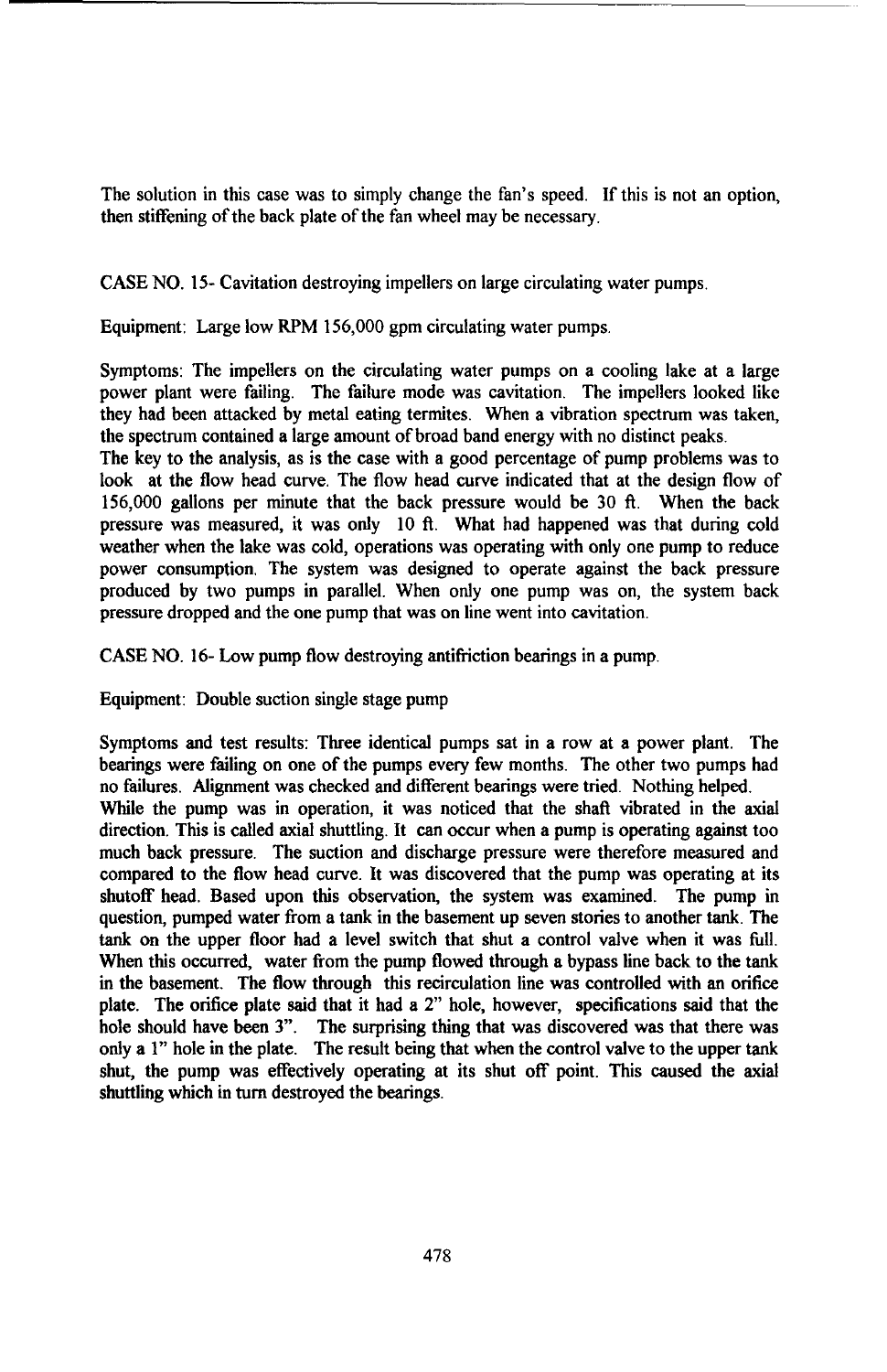CASE NO. 17- Large vertical pumps were cracking shafts every few weeks.

Equipment: Vertical service water pumps

Symptoms and test results: Due to the severity of the problem, underwater proximity probes were installed on one of the pumps. In addition, casing probes and torsional instrumentation was also installed. When the pump was put into operation, high levels of sub-synchronous vibration were observed. Natural frequency and mode shape measurements determined that the sub-synchronous vibration was centered around the shafts  $1<sup>st</sup>$  lateral natural frequency. The cause of the problem was traced to a The cause of the problem was traced to a maintenance superintendent purchasing impellers from a non OEM source. The design of the impellers varied significantly from the original design. This caused high levels of turbulents that excited the shaft's natural frequency. Since non-synchronous vibration causes stress reversals, this caused the shafts to fatigue.

CASE NO. 18- Boiler feed pump would operate successfully for several months, then the running speed levels would start trending upward.

Symptoms and test results: Two feed pumps had a history of vibration problems. Following their overhauls, they would operate smoothly, but after a few months, the vibration levels would start to increase. The increase was due to higher levels of running speed vibration. When tests were finally run on the pumps, it was discovered that they were operating near a critical speed when fully loaded. This was determined when changes in speed resulted in large amplitude changes and shifts in the phase angles. A newly overhauled pump did not show these same traits. It was determined that when the seals were wearing, this reduced the Lomakin stiffening effect allowing the shaft natural frequency to drop into the operating range.

CASE No. 19- Oil whirl in a chiller unit

Equipment: A steam turbine driven chiller at a University campus heating facility.

Symptoms and test results: The inboard bearing of the turbine driving a chiller experienced repeated failures. Examination of the bearing showed that the top half had been fatigued to the point that babbit was separating from the base metal. Vibration spectra contained high levels of sub-synchronous vibration. Since the bearing was located next to the coupling and oil whirl was present, misalignment was suspected.

A series of alignment measurements were made across the coupling and it was found that there was significant movement during the first hour of operation. To determine which machine was moving, a laser was set up with a receiver mounted on an I-beam. It was determined that the chiller was moving. The root cause was determined to be the suction line on the chiller shrinking as the unit cooled. This shrinking caused the chiller to rock back. This in turn lifted the shaft unloading the turbine bearing causing it to go unstable.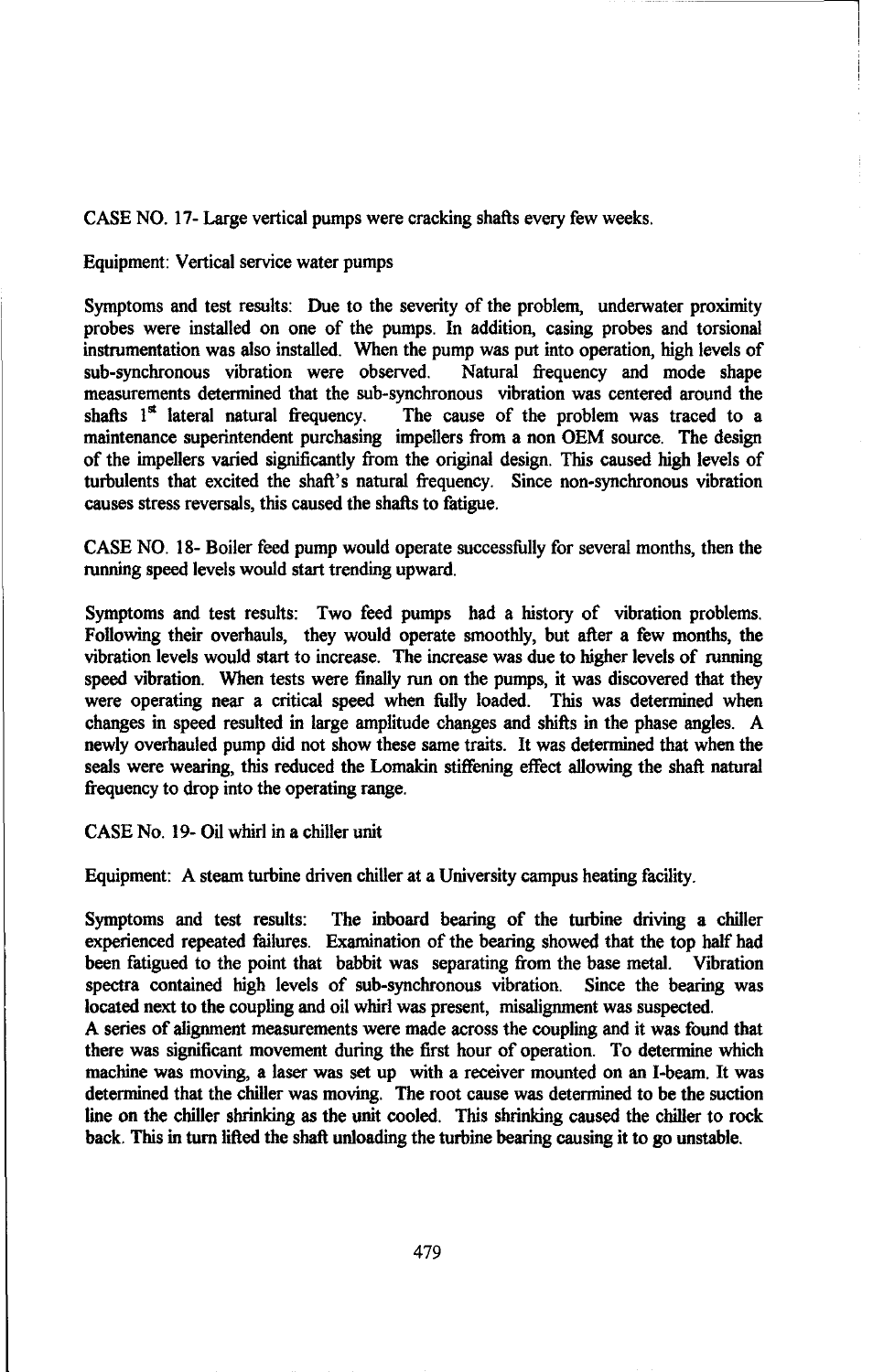CASE 20: 500 megawatt generator destroyed when phase lead insulation failed. Due to 120 Hz resonance.

Equipment: 500 megawatt 2 pole generator at coal plant

Symptoms and test results: A massive failure resulting from a phase to phase short led to testing the natural frequencies of phase leads on generators of a particular manufacturer. The testing showed that the phase leads on this style of generator normally have resonances just above 120 HZ. This is very dangerous because 120 Hz is the rate in the U.S. at which the magnetic poles pass by a stationary structure, thereby providing strong excitation at that frequency. It was discovered that the phase lead natural frequencies tend to drop as the phase leads loosen up with operating time. It was determined that yearly testing was required in order that the problems be found and corrected prior to any future failures.

CASE No. 21: Coupling lock up of nuclear steam generator feed pump turbine

Equipment: Steam turbine driven feed pump.

Symptoms and test results: A feed pump turbine experienced high levels of twice running speed vibration. The orbits indicated that the problem was misalignment. According to the plant personnel, the unit had been aligned per the specifications. When the unit was brought down for an outage, the coupling was examined. Its teeth were severely worn, the lubricant had failed and it had evidently locked up. Based upon this evidence, a study of the operating alignment was made. It was determined that the original specification was wrong. Originally the pump had been set high relative to the turbine. The final setting required that the pump be set .020" lower that the turbine. The change was due to two main factors. The first was vacuum draw down of the turbine. The second was the amount of growth of the pump.

CASE No. 22: Oil Whip in a 500 Megawatt Turbine

Equipment: 500 Megawatt Turbine

Symptoms and test results: A large steam turbine had very peculiar behavior characteristics. It would operate with no problems for months at a time. If it then had to come off line for a few hours, it could not be started back up, due to high vibration from oil whip in the fisrt Lp bearing. However, if the unit was off line for a day or so, it would start back up with no problem. It would also start up OK if it was restarted immediately after being brought off line. Such a situation has all the signs of a thermally related alignment problem. Since normal alignment equipment cannot be used on an operating turbine, a special system was developed to measure the elevation changes of the bearings. This system showed that when the vacuum was drawn on the unit, the low pressure rotor bearings dropped significantly. When this effect was combined with differential thermal shrinkage as the unit cooled down, it resulted in the first LP bearing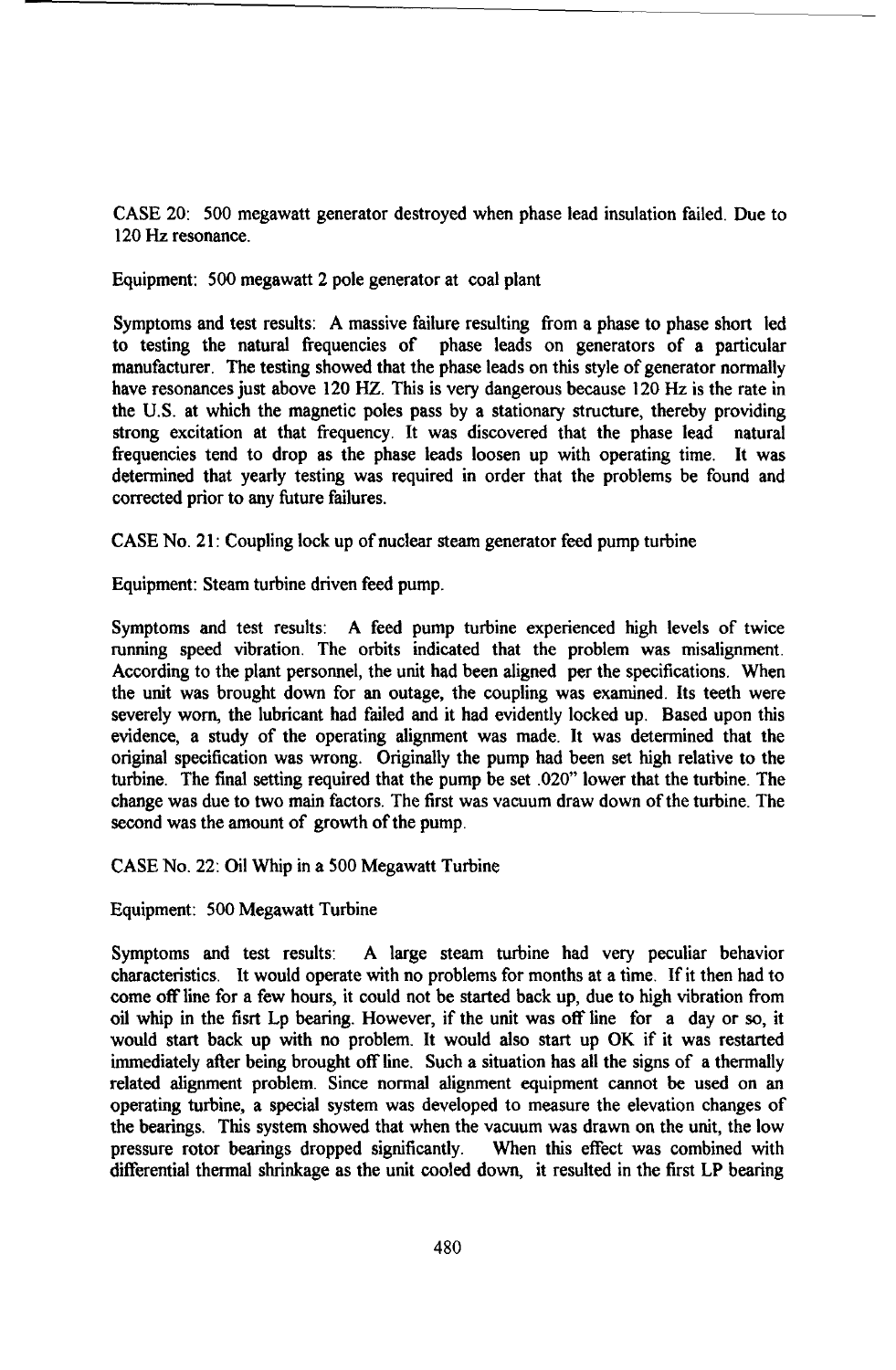being unloaded enough to cause oil wirl. As the unit came up to speed, the oil whirl locked onto the rotor's first natural frequency and developed into oil whip. The solution was to install a tilt pad bearing in the first LP position. After the installation of the tilt pad bearing, the hot startup problem was eliminated.

# CASE NO. 23- Large 3600 RPM Motor with a thermal vector

# Equipment: 4000 Hp 3600 RPM Feed Pump Motor

Symptoms and test results: A large feed pump motor was sent out for a normal inspection and cleaning. After returning from the motor shop, it was put into operation and after 45 minutes, high vibration destroyed its bearings. It was returned to the motor shop where it was rebalanced. When it was returned to the plant, it again destroyed the bearings. It was then sent back to the manufacturer and put in a high speed pit and balanced at speed. When it was reinstalled back at the plant, it destroyed the bearings for a third time. Due to the nature of the problem, proximity probes were installed on the motor. When it was first started, the vibration was normal. However, as the motor was loaded, the vibration level increased to the point that the motion was nearly equal to the bearing clearance. It was determined that the motor had a thermal vector. The solution was to balance the motor in the loaded condition. It operated with the thermal compromise shot installed for several years. It was discovered that the motor shop had dropped the rotor on its first visit. This had damaged the laminations causing a hot shot to develop. This hot spot on one side caused the rotor to bow as it heated up thereby producing the sensitivity to load.

# CASE NO. 24: Cracked Rotor Bars

# EQUIPMENT: 1800 RPM 250 Hp Service water motor

Symptoms and test results: While in operation a noticeable variation in the sound pattern was evident. The current meter also showed oscillations. Based upon these symptoms, the motor was connected to a dynamometer and spectra of the current were obtained. The spectra which were taken at various loads showed the presence of side bands spaced at the number of poles times the slip frequency in both the current and vibration spectra. Since this is a sign of broken rotor bars, the motor was disassembled and the rotor was rebarred. Following the repairs, the sidebands disappeared and the sound and current oscillations also went away.

# CASE NO. 25: Over heating of D.C. Motor

### Equipment: D.C. Motor on press roll at a paper mill

Symptoms and test results: A D.C. motor had repeated failures due to overheating. In addition, the vibration levels were high at a frequency of undetermined origin. Analysis of the current indicated that there was instability of the drive. The drive was trying to speed up, then slow down the motor at a rapid rate. This is like hitting the